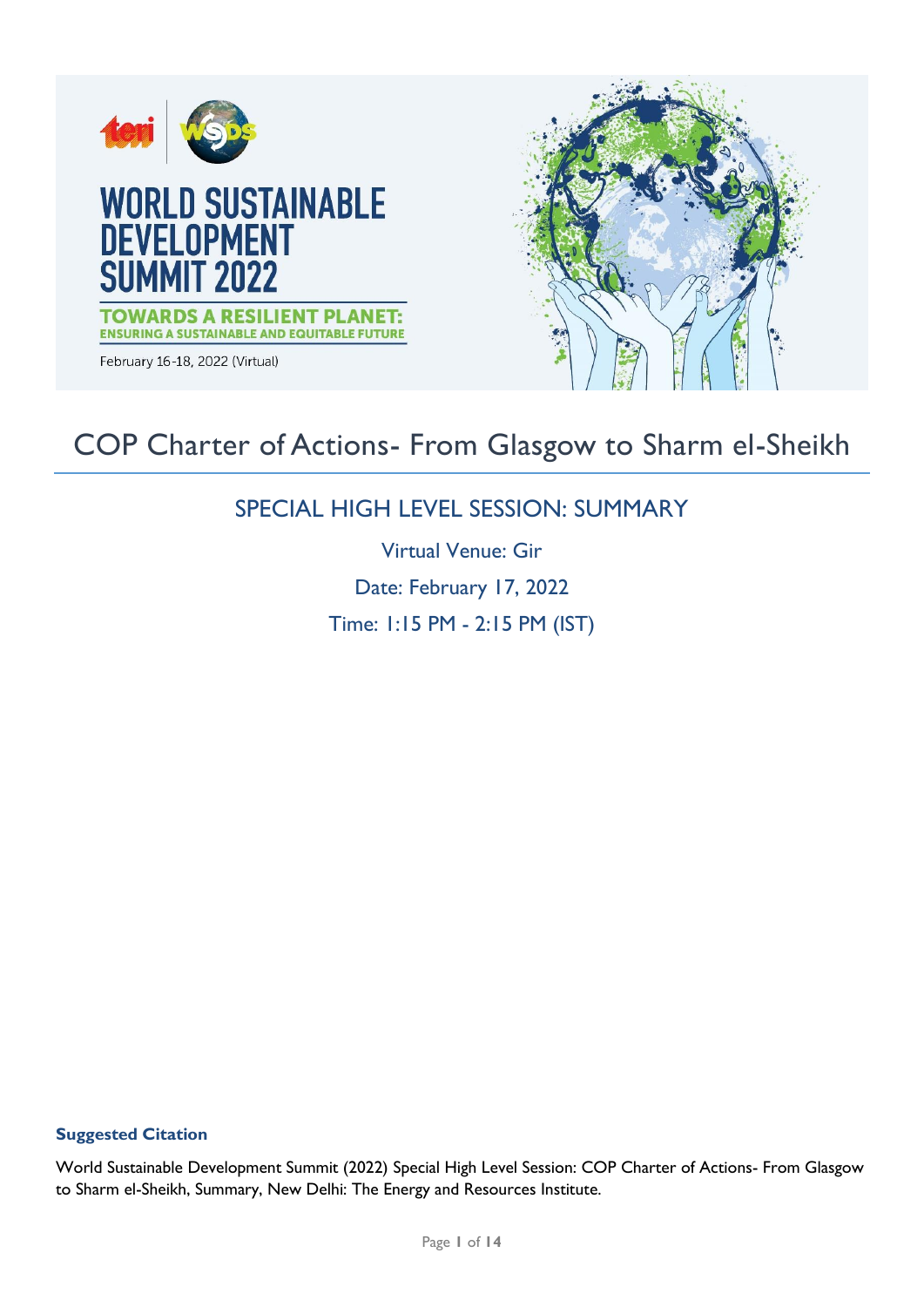# **COP Charter of Actions- From Glasgow to Sharm el-Sheikh**

# **About the Session**

The message from science is clear. Unless both immediate and ambitious climate actions to reduce greenhouse gas emissions are taken, the earth's temperature is set to rise by 2.7°C above the pre-industrial levels by the end of the century. While strides have been made to include mitigation in the context of the Paris temperature Goals, adaptation has traditionally not been treated on the same footing as mitigation. Global climate deliberations have conspicuously evaded concrete measures on 'adaptation' and means of implementation. This aspect is expected to make progress through the two-year Glasgow–Sharm el-Sheikh work programme, which was set up to accelerate the implementation of the 'global goal on adaptation'. This is expected to give adaptation efforts equal focus as mitigation and help lay out a pathway to ramp up support in terms of finance, technology and capacity building to help vulnerable countries adapt to the impacts of climate change. This session focussed on the roadmap connecting the messages coming out of COP26 in Glasgow to the expectations from COP27 in Egypt. The deliberations at COP26 succeeded in highlighting the need for stabilizing climate at or near 1.5 °degrees Celsius but there will be stronger expectations in future COPs on progress on climate finance, technology, capacity and equity.

# **Speakers**

#### *Moderator*

Mr RR Rashmi, Distinguished Fellow, TERI

#### *Science Leadership Address*

Prof Petteri Taalas, Secretary-General, World Meteorological Organization

#### *Keynote Address*

Ms Leena Nandan, Secretary, Ministry of Environment, Forest and Climate Change, Government of India

#### *COP Leadership Addresses*

- Rt Hon Alok Sharma, COP26 President & Minister of State at the Cabinet Office, United Kingdom
- H.E. Mr Sameh Shoukry, Hon'ble Foreign Minister, Egypt

#### *Special Addresses*

- Mr Yasuo Takahashi, Executive Director, Institute for Global Environmental Studies
- Mr Stig Traavik, Director of the Department for Climate and Environment, NORAD, Norway
- Ms Deepali Khanna, Managing Director-Asia, Rockefeller Foundation

#### **Disclaimer**

The text of the addresses is based on auto-generated transcript from YouTube. Minor edits were made on grammar and spelling. The exact wording of the discussion can be accessed from YouTube video: https://youtu.be/PkeHlh8yJ 8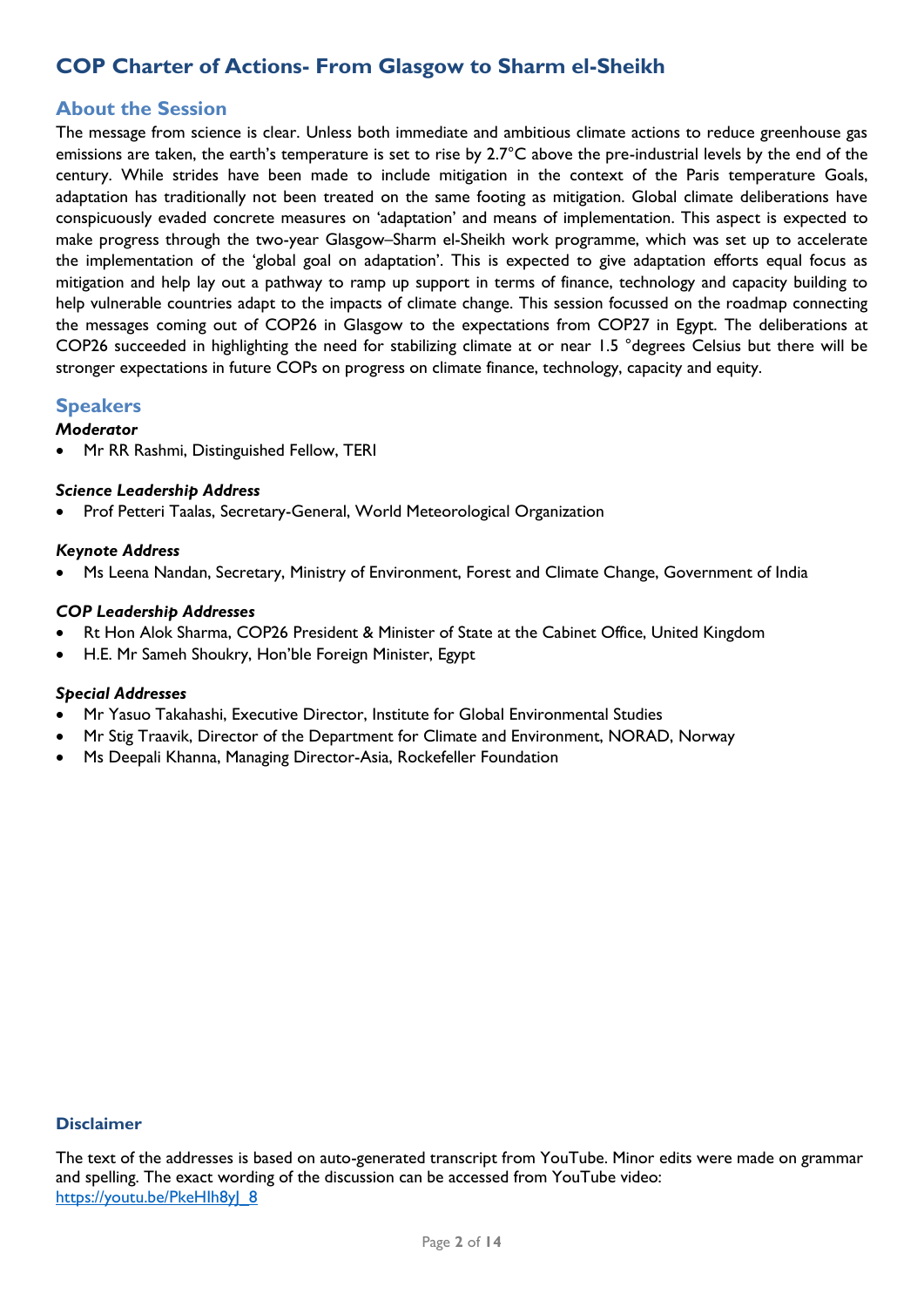# **Actionable Messages**

**Message 1:** An assessment of the domestic adaptation and mitigation adaptation needs for developing countries could help in understanding how to strengthen these things on the financial mechanisms. There is also a need to understand how to address other sustainability challenges and priorities such as gender inclusion and biodiversity conservation.

**Message 2:** Ending negative fossil fuel subsidies is important, but at the same time we need to find sociallyacceptable alternatives as we cannot just remove subsidies from people without giving them an alternative. Greener taxes are also an important instrument and many cities have done well in increasing taxes on car transportation, while improving public transport, for example, which is a way to provide socially-acceptable transition.

**Message 3:** Climate justice is the cornerstone for developing countries when it comes to discussions on climate change, because climate justice has to be a part of it; where is the equity, where is the inclusiveness otherwise. Global policy focus needs to reach the vulnerable countries and communities that need it most, supporting locallyled adaptation.

**Message 4:** There must be an emphasis clearly on enhancing the climate finance flows, and achieving the adaptation goals. Adaptation has to be given pre-eminence in the entire dialogue and again, we come back to the core issues of climate finance and technology transfer. How much transparency is there, how much accountability is important, what is the equity and inclusiveness that is there—these are the points that have to be discussed and deliberated as we work towards the next COP.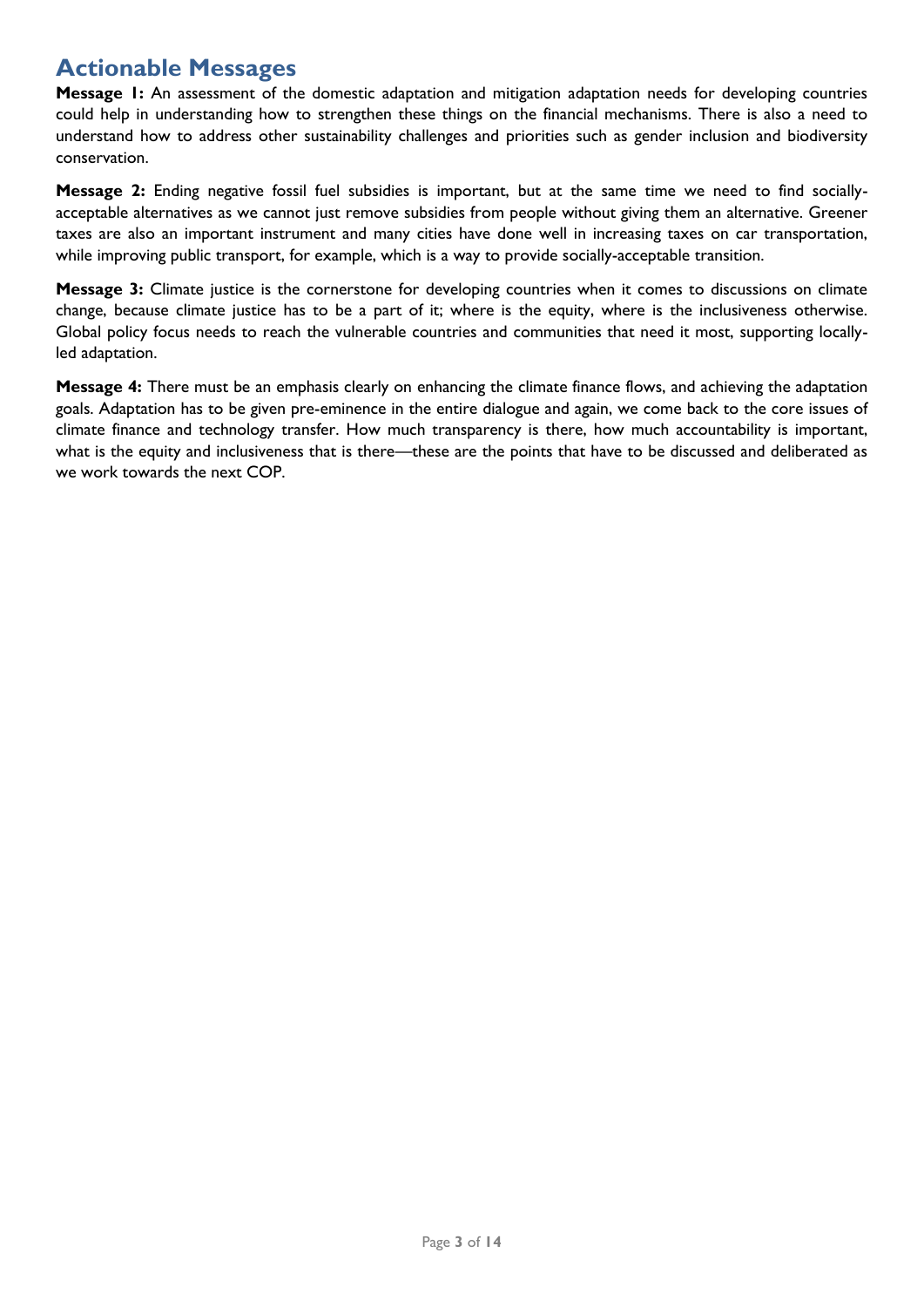# **Making Words Count @WSDS 2022**

**"** The population growth is also one of our challenges, we will see more victims of climate change, and at the same time we will also see more consumers which may lead to excess water challenge and population growth challenge. Africa, middle east, and southern Asia are facing the biggest challenges from that perspective.

# *Prof. Petteri Taalas,*

### *Secretary-General, World Meteorological Organization*

**"** We believe in walking the talk, therefore, after the COP26 was done and dusted we have immediately moved forward. We have enunciated our goals, outlined our vision in the form of the budgetary announcements, therefore I think the world now has to take note of all the various dimensions that we expect the climate change dialogue to move towards.

#### *Ms Leena Nandan,*

#### *Secretary, Ministry of Environment, Forest and Climate Change, Government of India*

**"** We thank India for signing the COP26 declaration on zero emission vehicles through which companies, countries, and more, committed to rapidly accelerate the clean transition. We welcomed India signing up to the Glasgow breakthroughs, through which countries committed to work together to accelerate the development and deployment of clean technologies so they are accessible and available to all.

#### *Rt Hon Alok Sharma, COP26 President & Minister of State at the Cabinet Office, United Kingdom*

**"** For us to move together from Glasgow to Sharm el-Sheikh and guarantee outcomes, that serves the greater good. I will be reaching out to all parties, building trust and searching for the right landing zones together with my team I will make sure that no country is left behind. That COP27 delivers outcomes that address the priorities and needs of everyone.

#### *H.E. Mr Sameh Shoukry, Hon'ble Foreign Minister, Egypt*

**"** Enthusiastic discussions at COP26 in Glasgow last year would increase global policy attention on adaptation in the months ahead, as adaptation finance needs to be doubled by 2025. It needs to reach the vulnerable countries and communities that need it most, supporting locally led adaptation.

# *Mr Yasuo Takahashi,*

# *Executive Director, Institute for Global Environmental Studies*

**"** We still think that ending coal needs to be on top of our list of priorities, but we need to couple that with making sure that people have access to electricity, we need to make sure we have clean cooking, we need to in general focus on energy access, and on availability of it, in a socially acceptable way.

#### *Mr Stig Traavik,*

# *Director of the Department for Climate and Environment, NORAD, Norway*

**"** We must build upon the successes of COP26 and at COP27 push for emission reductions adapting to the impacts of climate change and climate finance, with a focus on finance on adaptation. Together, we can do what was once unimaginable; ensure the fight for our planet also lifts the people, all people everywhere.

> *Ms Deepali Khanna, Managing Director-Asia, Rockefeller Foundation*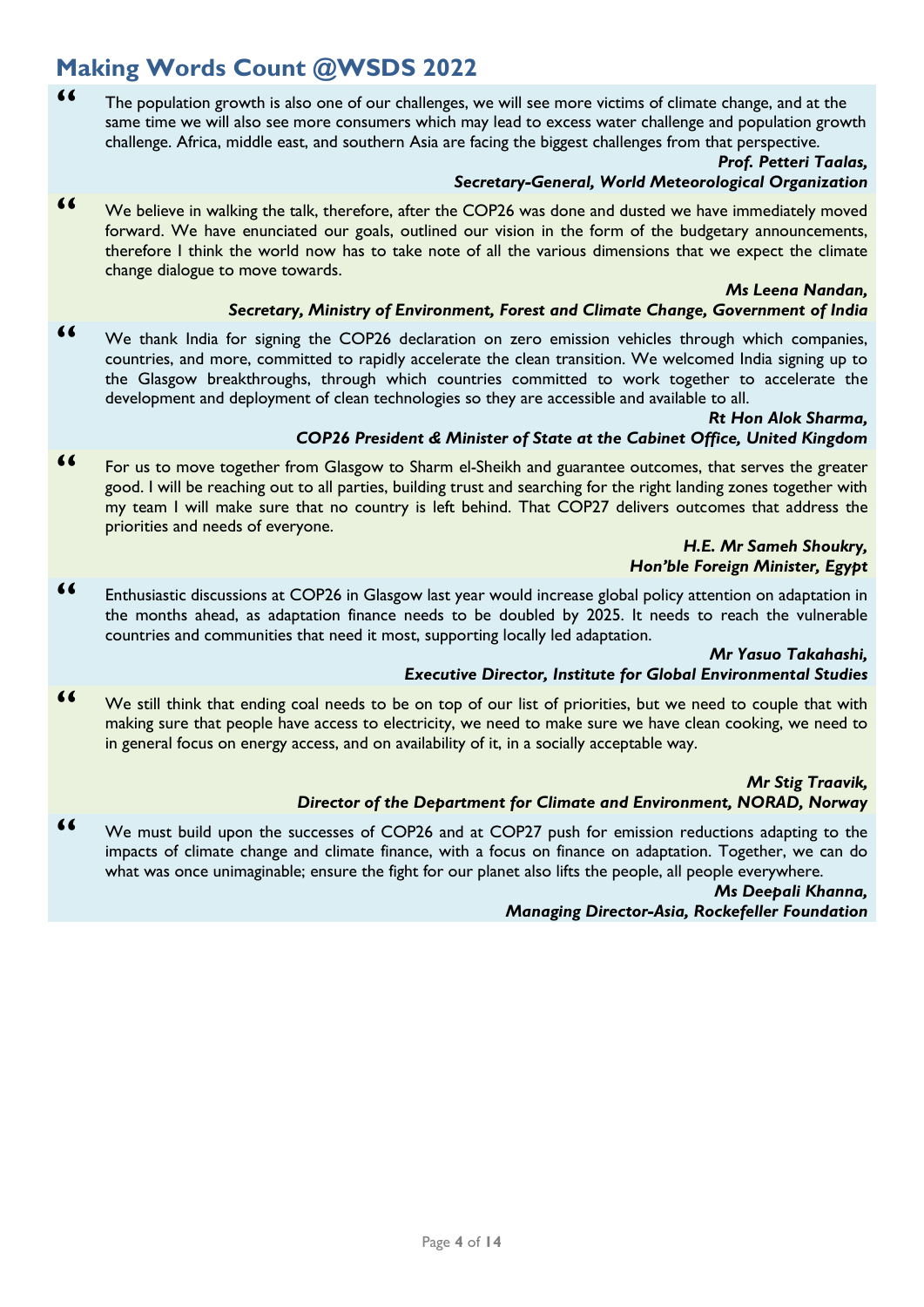# **Narrative**

# **Chair**

# *Mr R.R Rashmi, Distinguished Fellow, TERI*

Let me first once again welcome all of you this afternoon to this special high-level session on the COP Charter of Actions from Glasgow to Sharm el-Sheikh. 2021 was the year in which we started the implementation of the Paris agreement and we had this COP in Glasgow where a number of important decisions were taken, I mean, Glasgow COP was outstanding at least as far as the two important issues were concerned it closed the shape of the future market mechanisms under the carbon market mechanisms and it also closed the discussions on the residual transparency arrangements. So, in that sense it has finalized the Paris rulebook, but there are a number of issues still on the table which I think we will need to address at the next COP and at the COPs beyond.

Last year TERI undertook this exercise of trying to identify the priorities from the developing world perspective. How India is playing a very very important role in advancing climate actions both nationally and globally and identifying its own priorities to convey a global message that if we really want to stabilize the climate at 2 degree or 1.5 degree. And stabilize the climate in the earliest time frame; we will need to take care of these concerns which are expressed in the *Charter of Actions* and this was released last year at the Glasgow COP and it has been taken note of by personalities all over the world.

Our prime minister himself was present there in the Glasgow COP and he outlined the vision of India's climate actions. You must have noticed the five key elements of the *panchamrit* as he calls it, which he has further scaled up, the climate and actions and the targets for the government, for the people of India. He has also outlined his message about the climate justice and the 1 trillion finance goal to be adhered to by the rest of the world.

If we really have to advance the climate actions globally, now one fundamental concern which I think I would need to place on the table before I start inviting the distinguished speakers here is that, the situation as it obtains today, if we have to get to the net-zero goal by 2050/2060/2070 whatever is the time frame adopted by various countries nationally, but if we need to have a global goal then, we will I think need to fast track the emissions trajectories. How do we do that unless there is a net negative emission in the developed world because in the developing world where the emissions are the energy consumption is still rising and energy emissions may rise in the near future so there has to be a balance of equity here, balance of global emissions here. So how do we address this concern and to understand this from the global and the international perspective I would like to invite the first speaker, Prof. Petteri Taalas, Secretary-General, World Meteorological Organization, to give us views, particularly on what the implications for climate policy are, which are emerging from the science and meteorological trends over.

# **Science Leadership Address**

# *Prof Petteri Taalas, Secretary-General, World Meteorological Organization*

So, I am the Secretary General of the World Meteorological Organization and we are dealing with better climate and water and we are also the founding father of IPCC and IPCC is just about to launch its Working Group 2 report next week. We are dealing with the impacts of climate change and I will show you some slides on what we know about climate change. So far, we have seen about 1.1 to 1.2 degrees warming and there has been a year-to-year variability in the temperature record which is caused by a linear or non-linear variability, and during a linear year, we have higher temperatures and so far, the maximum has been 2016.

We have been breaking the all-time records in temperatures. For example, last year was the warmest ever year, in Asia and also Europe. Whereas, in southern hemisphere we had these impacts of planning which was cooling the temperatures and we have been slowing down, for example so called the gulf stream as an anomaly south of Greenland and Iceland. We have been breaking records in the main greenhouse gas concentrations year by year, despite the lockdowns caused by COVID. The emissions where the real atmospheric concentrations of carbon dioxide were still growing and carbon dioxide is responsible for one thirds of the warming and its lifetime is very long as compared to methane, which has only 11 years lifetime, so the main problem that we are facing is related to carbon dioxide and consumption of fossil fuels.

We have stored more than 90 of the excess heat to oceans and the sea water mass has been warming at all depths and at the same time since oceans are serving as a sink of carbon, we have started seeing acidification of the sea water and this is already record breaking. Sea level rise used to be about 2 millimetres per year 20 years ago, and recently we have seen numbers which exceeded four millimetres per year and this boost is very much because of melting of glaciers, especially the Greenland Antarctic glaciers are contributing this boost. According to recent IPCC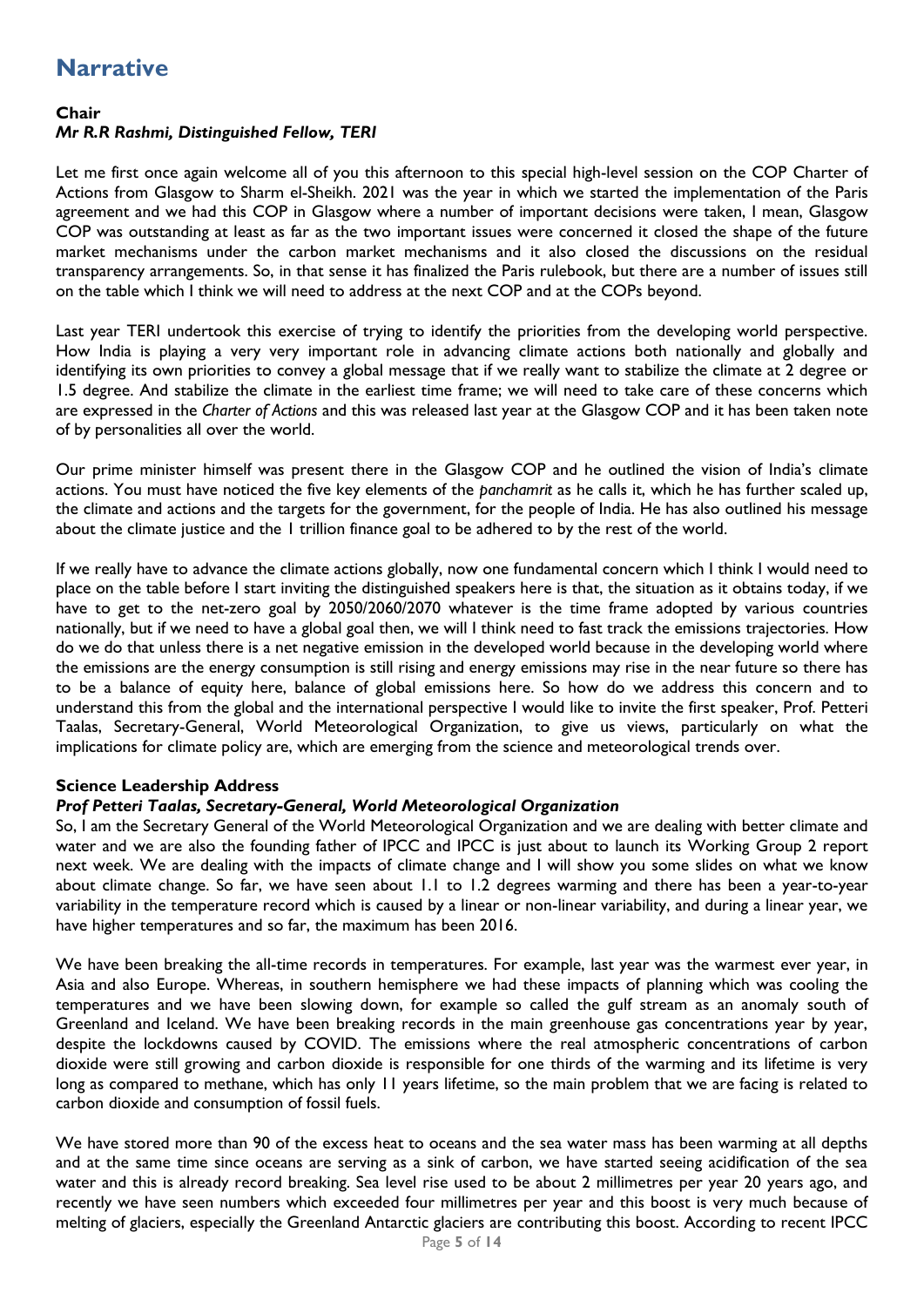report which was published in August, we expect this sea level rise to continue for the coming hundreds of years because of the melting of glaciers, which will also continue for the coming hundreds of years. For example, the Himalayan glacier is one of those. The IPCC shows the sea level rise estimates by the end of this century are a bit higher than they used to be in the previous report, and by 2300, it could be estimated to reach three and a half meters in case that we would reach two degrees warming and if we failed, then it would be much higher. There are uncertainties related to the fact how quickly Antarctic glacier is melting.

We are very much talking about the global warming, but the biggest impacts of climate change have been felt through changes in precipitation patterns and this map is showing what has happened during the past 100 years. There is a comparison to early decades of last century and to the recent decades. For example, southern Asia, Africa, and some parts of South America they have become drier, whereas, at high latitudes we have seen an increase in the rainfall amounts. In the past 20 years, more than half of the global population have been exposed to major natural disaster and the amount of flooding events, drought events, and tropical storms, especially the category four and five tropical storms have been growing, and dominant ones are flooding and drought. We have seen a melting of the glaciers; there has been a boost in the glacier melting and this is bad news when it comes to sea level rise and it is especially bad news when it comes to availability of fresh water resources for countries like India and China, where the origin of the fresh water is coming from Himalayas.

IMF has estimated that this current about one degree warming has already had a negative impact on economies in southern hemisphere and in the low latitudes of northern hemisphere. At the high latitudes of northern hemisphere, it is warmer, it is raining more and there is less need for heating energy. We just published this 1.5-degree report of IPCC, three and a half years ago where there was an estimation, how to reach 1.5 which would mean that we should bend this emission growth curve already during this decade, and the be carbon neutral by 2050. That was the aim at Glasgow and it is shown that this would be best for the welfare of mankind and biosphere. If you would like to reach 2 degrees then we have 20 more years' time to bend this emission growth curve and we should be carbon neutral by 2070s. The IPCC report which was published in August is estimating what will happen, the global rainfall amounts dependent on the warming rate and some parts of the world are getting drier, especially if you look at the soil moisture; the Mediterranean region, eastern Asia, both Americas, and Australia are going to get the dryer anyhow, and if you go to higher numbers of warming, then this change is more dramatic and some parts of the world will suffer from growth in rainfall amounts and for example that is the case for India.

Water is a key issue today and during the coming decades and you can see southern Asia, India, Eastern Asia, China, middle east, Africa, Mediterranean region, and both Americas are very sensitive to changes in the precipitation patterns and melting of the glaciers. This means that the Sustainable Development Goal 6, which is dealing with water, is very much lagging behind.

The population growth is also one of our challenges, we will see more victims of climate change, and at the same time we will also see more consumers, which may lead to excess water challenge and population growth challenge. Africa, middle east, and southern Asia are facing the biggest challenges from that perspective. If you go to warmer temperature stand, the Paris limits this risk that the global food security crop yield would be decreased and only a few areas globally would gain from this.

Finally, a few words about the emissions. The wealthy countries have been able to reduce their emissions and in Glasgow you heard very positive pledges coming from the G7, and European Union countries which would indicate this 1.5 degree warming, whereas, the rest of the G20 countries were not able to give such pledges and that means that this 1.5-degree target is at the moment barely alive, and there is really a need to have more ambition at Sharm el-Sheikh, and in United Arab Emirates one year thereafter. This is our challenge globally, here is the energy consumption for transport, for industry. Energy production is now 85% the fossil and only 15% climate friendly nuclear, hydro, and renewables and to be successful in climate mitigation, we should reverse those numbers during the coming decades. This fossil energy is also contributing negatively to the air quality, which is a main challenge in countries like India and China, at the moment.

This is the vision of European Union: 90% reduction of emissions, the sectors which are important such as power production, industry and transport and a slight increase in the sink and then European Union would be carbon neutral by 2050. The good news is that we have seen already 32 countries which have decoupled emission growth and GDP growth and it is mainly European countries that are listed here and for example Denmark, UK, and Finland have been able to reduce their emissions quite a bit during the past 15 years, and at the same time economies have been growing. What came out of Glasgow is that we are now on track towards 2.5 to 3 degrees warming, instead of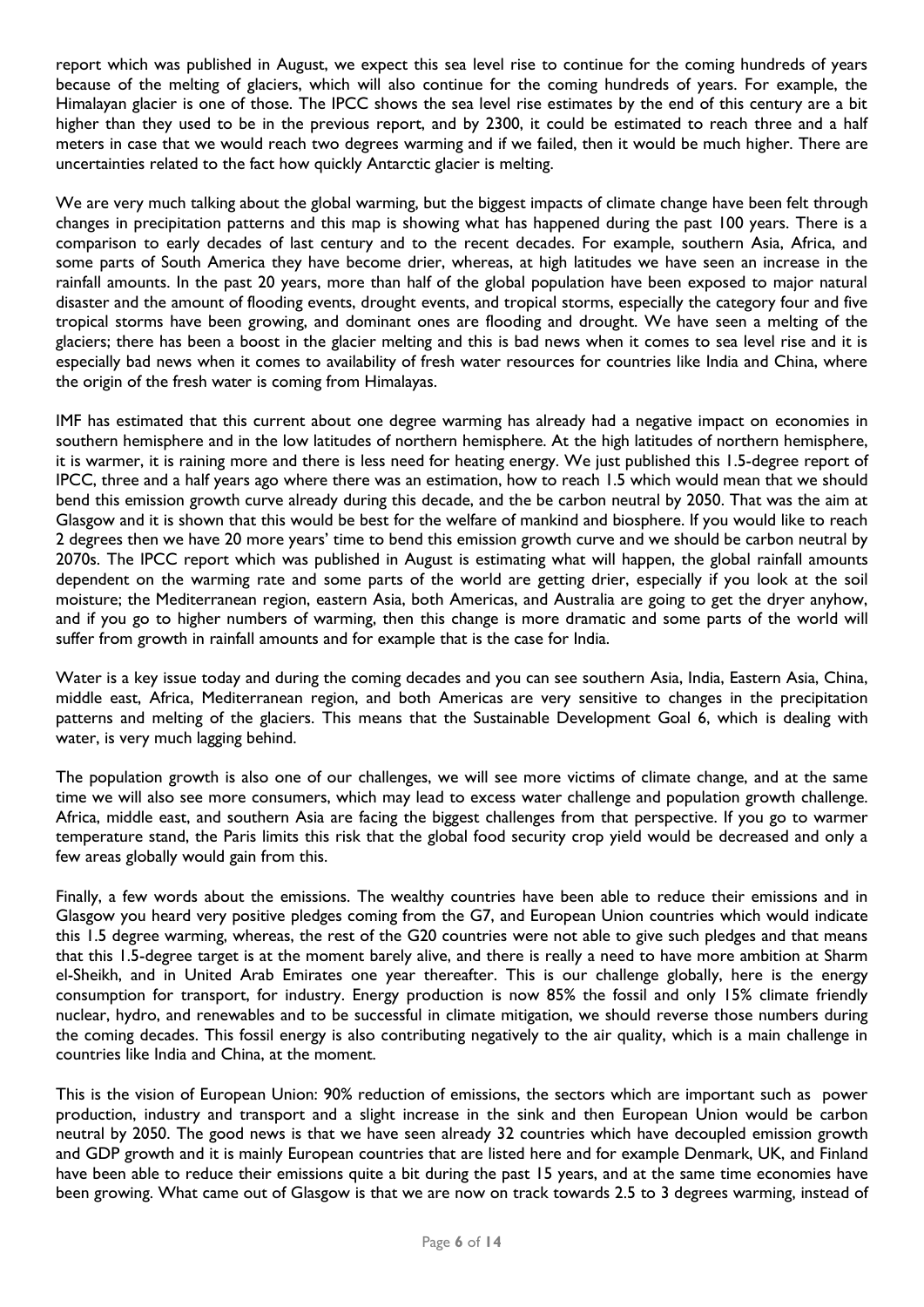1.5 to 2 degrees, so there is clearly a need to raise the ambition level to be successful in the future. With these words, thanks for the opportunity to address you and thanks for hosting this very important event.

*Mr RR Rashmi:* Thank you Prof. Talaas the message is clear you have underlined the fact that the climate crisis is deepening and in fact the 1.5-degree target is likely to be breached if we go along the current pattern of emissions growth so naturally something immediately needs to be done and in a very short time as short as possible, we saw this discussion taking place in Glasgow. India's prime minister was there himself and he outlined a very ambitious plan for India and he also conveyed a message to the global community the principle of climate justice which is to be the anchor for advancing global actions and in 2023, next year we are meeting in Sharm el-Sheikh and then we will have the global stock take in 2023.

#### **Keynote Address**

#### *Ms Leena Nandan, Secretary, Ministry of Environment, Forest and Climate Change, Government of India*

*Mr Rashmi* invited Ms Leena Nandan, Secretary, Ministry of Environment, Forest and Climate Change, Government of India, to deliver the keynote address and also tell us what is the vision of the government of India to address its priorities in COP27 and COP28 and what is the message which India has for the rest of the world.

Distinguished delegates, participants from India, and abroad ladies and gentlemen it is indeed a pleasure and a privilege, to be interacting with all of you on the occasion of this World Sustainable Development Summit organized by TERI. I think the relevance of this Summit is all the more given the backdrop of COP26, the intense deliberations and discussions which went into every aspect of global warming and climate change challenges and therefore in that context the commitments that the world has made and the commitments that India has made to the world acquire all that much more significance.

We also believe in walking the talk, therefore, after the COP26 was done and dusted we have immediately moved forward. We have enunciated our goals outlined our vision in the form of the budgetary announcements, therefore I think the world now has to take note of all the various dimensions that we expect the climate change dialogue to move towards. In terms of the energy transitions that we are talking about, we are talking about increasing emphasis on electric vehicles, on green hydrogen, on solar power generation, and that is how we propose to achieve the target that we have stated in terms of non-fossil fuel capacities. We have also floated the green sovereign bond concept, and these are the areas which we now expect the world to sit up and take note of. This is the time for the best of investment to come into the country. This is the time for the best technology to come into India. Because we mean business and we mean every bit of what we say in terms of a green economy and a green budget, therefore this is also the time when we want our voice to reach the world.

In terms of, what exactly is beyond COP26. How do we work towards the Sharm el-Sheikh COP that is lined up later this year, what is it that we expect out of this conference later on. I think there should be no doubt in anybody's mind that India is looking for clear and articulate positions being brought out in terms of climate finance and technology transfer. These are the real challenges so while commitments and discussions have their own place in the scheme of things how do we translate all these commitments, how do we translate our vision into action is the real challenge in front of all of us.

Prof. Talaas in his presentation just now has highlighted the concerns of global warming very clearly. The period between 2017 and 21s has been the highest on in near memory, the ocean acidification, the sea levels rising, and the irony of higher global precipitation, and yet water stress in many parts of the world. I think these are issues that cannot be brushed under the carpet and we cannot simply think that whatever we have articulated, and committed is sufficient to make us complacent and confident that we will achieve the targets. We have to work together in a concerted, coordinated, and collaborative manner, therefore what is it that is there on the table in terms of the global climate fund what is it in terms of a very flexible and agile system of decision making and technology transfer.

These are the issues that we want to highlight particularly in view of the fact that one of this country's major challenges is not just the number of people who need to come up much more in the socio-economic way, but their vulnerability to climate disasters and climate-induced catastrophes. Therefore, that vulnerability needs to be addressed and here I am sure all developing countries share the same concerns; so, mitigation and adaptation, while they are very important the adaptation part has to be given pre-eminence in the entire dialogue and again, we come back to the core issues of climate finance and technology transfer. How much transparency is there, how much accountability is important what is the equity, and inclusiveness that is there these are the points that have to be discussed and deliberated as we work towards the next COP.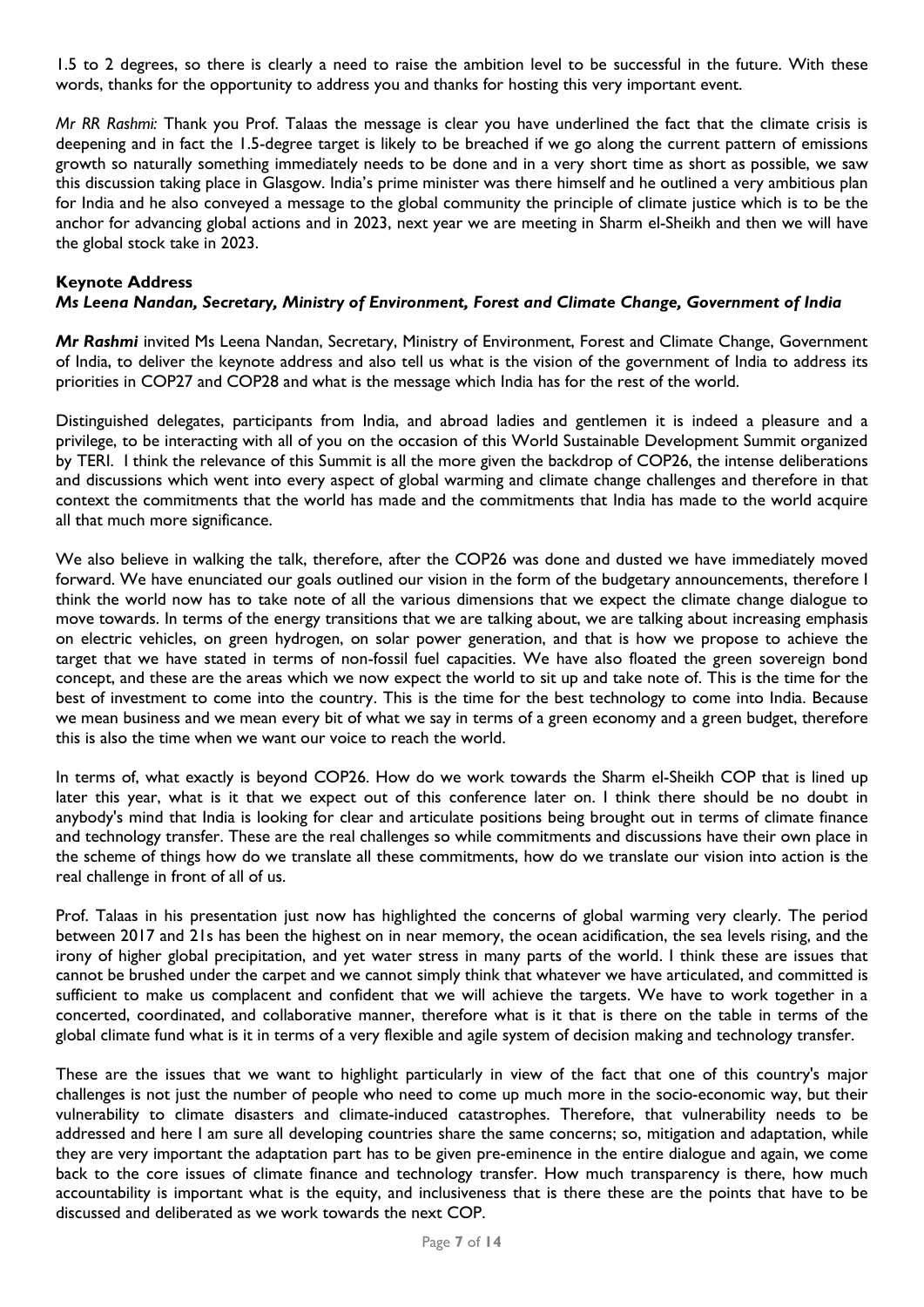Climate justice is something which Mr Rashmi has repeatedly referred to, and I think that is the cornerstone of whatever India is trying to highlight in today's discussion of climate change, because climate justice has to be a part of it. Where is the equity, where is the inclusiveness otherwise, so today as we move towards sustainable development, where we have to be on the development trajectory and yet we have to at the same time be cognizant of the concerns of climate change. This is the question that we have to ask ourselves and which we have to ask all such dialogues that we are entering into what is it at the end of the road, what is it on the table in terms of very clear and coordinated actions that are going to be taken. Otherwise, we will only be reinforcing what we have said already, we would not have moved in a very concrete direction and then we would not have been able to achieve what we each of us have set out to achieve.

India is on track in terms of whatever our commitments were in the 2015 Paris agreement, but is it true for the rest of the world. I think that is a question that has to be enunciated that needs to be answered so here again I would like to highlight that we have already been saying; that this is a country which is taking on its duties and responsibilities in a very clear and concerted manner, but the responsibilities have to be shared equally among the global leaders, among the developed countries. They have to come forward, they have to walk the extra mile, they have to walk the talk as we believe we have been doing.

Ladies and gentlemen, I think the message that I would certainly like to convey on behalf of the Government of India and this very important Summit that we are participating in is that, if we really believe in the theme of sustainable development, we have to look at what is going into the making of the sustainability, what is it where the actions will speak louder than the words, and this is the time to completely intercede our action plans. I hope that in the course of these deliberations something very specific, some issues will come forward and all the different companies which are participating in this conference, the leaders from different countries, the policy makers, all of them would learn whatever are the best practices that other countries are bringing to the table. We would be able to internalize, adopt, and adapt them, but at the backdrop of all this discussion has to be the financing to make this possible.

This is the message that I would like to convey; thank you very much and a very good wishes for a very meaningful Summit.

*Mr RR Rashmi:* Thank you, thank you Secretary Leena for extremely powerful message and very valid message to the rest of the world. You have underlined the importance of climate finance and technology transfer for advancing climate actions. Both nationally and globally at the last COP we could not agree on many things particularly on these issues and then a new quantified goal for climate finance has to be agreed, for which our program has been announced. There is also the hundred billion dollars fund which has to be clearly articulated and achieved in 2025 now these are still aspirational goals which are yet to be realized, but the world cannot wait anymore now as you have said we need a sense of shared responsibility and we need the all the stakeholders to walk the talk. Actions must speak louder, that is the central message, thank you very much.

*Mr RR Rashmi:* Mr Alok Sharma the president the COP26 president and the minister in the UK cabinet who was leading the entire climate global climate efforts till last year and even now till Egypt takes over so with the achievements which Glasgow COP achieved and the issues which are yet to be settled we would like to hear from you Minister Sharma about what is your vision for the next COP, the floor is yours Minister

# **COP Leadership Address**

#### *Mr Alok Sharma, COP26 President*

Ministers, excellences, friends it is a pleasure to join you!

Last year evidence of a fractured and fractious world was all around us, as a pandemic continued to cause devastation across the globe, and yet in a temporary structure on the banks of the river Clyde, 97 countries came together at COP26 and together they committed to take action and they forged the Glasgow climate pact.

This is the pact that calls on countries to revisit and strengthen their 2030 emission reduction targets as necessary to align with the Paris temperature goal by the end of this year. It commits us to rapidly scale up climate finance and to double finance for adaptation by 2025. It contains ambitious text on loss and damage and it requests countries to phase down unabated coal power and phase out inefficient fossil fuel subsidies. Outside those Glasgow negotiating rooms, countries, businesses and finance made commitments to tackle climate change to clean up sectors like power and road transport to halt deforestation to accelerate the pace of new technologies and to support developing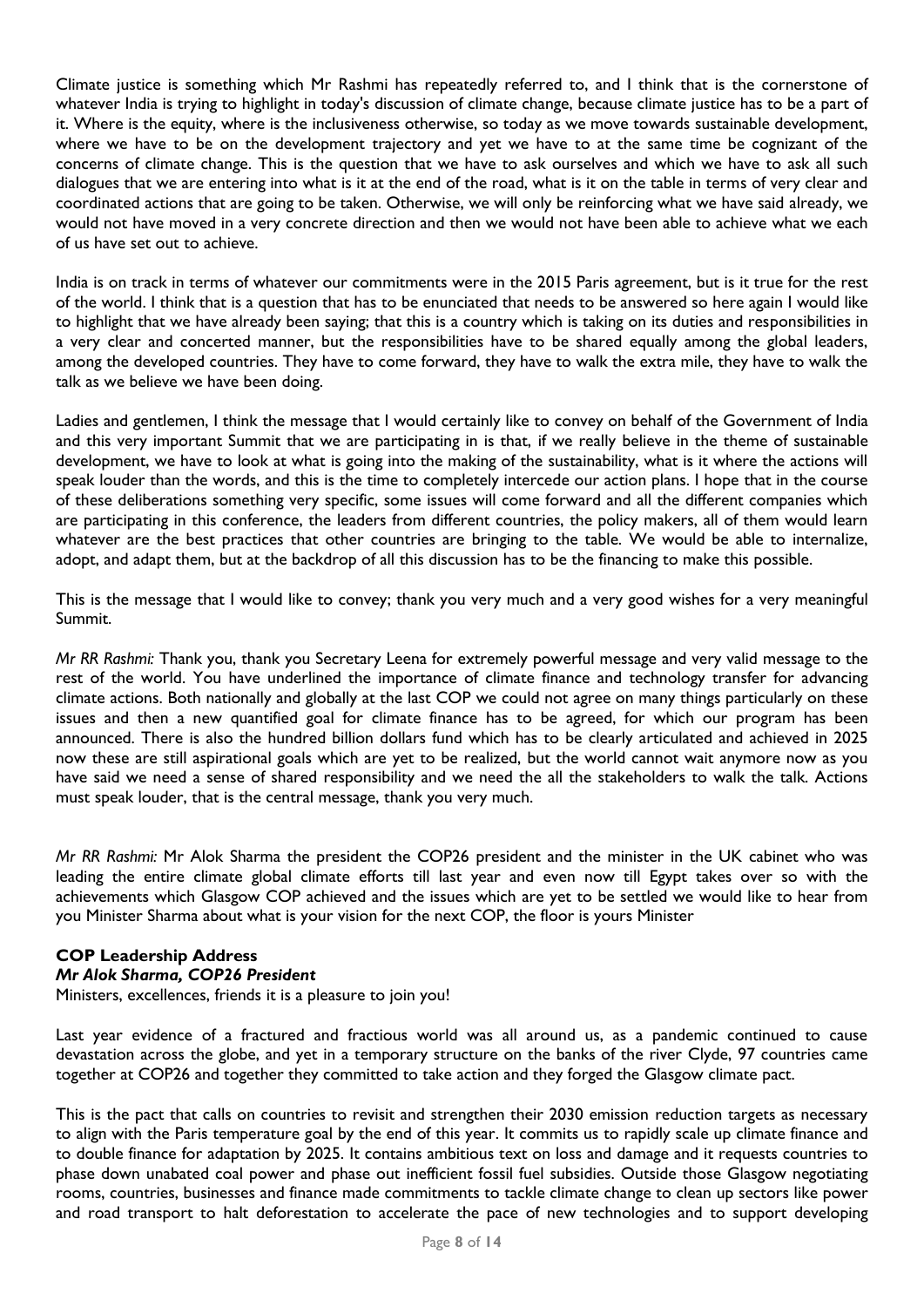countries. We were absolutely delighted that Prime Minister Modi joined us in Glasgow to announce India's ambitious 2030 emission reduction targets as well as India's plans to reach 500 gigawatts of non-fossil fuel energy capacity by 2030, and of course a net zero target date.

We thank India for signing the COP26 declaration on zero emission vehicles through which companies, countries, and more committed to rapidly accelerate the clean transition. We welcomed India signing up to the Glasgow breakthroughs, through which countries committed to work together to accelerate the development and deployment of clean technologies so they are accessible and available to all. We were pleased that the first mover's coalition was launched at COP26 through which companies commit to use their purchasing power to spur clean development of technology; founding members include Mahindra group, Renew, and Dalmia cement.

Thanks to what we achieved together both inside and outside the negotiating rooms we can say with credibility that the 1.5-degree goal lives on. The commitments we secured at COP26 were historic, and yet at the moment they are just words on a page and unless we honour the promises made to turn the commitments into the Glasgow climate pact into action they will wither on the vine, and the 1.5 degrees will slip from our grass. So, the absolute focus of the UK COP26 year is delivery around four key goals.

First, to ensure that countries reduce emissions as promised and go further to keep 1.5 alive that means urging all governments to honour the Glasgow climate pact and revisit and strengthen their 2030 NDCs these emission reduction targets as necessary the G20 will be my personal priority here. This group of nations accounts for 80% of global emissions and has a vital role to play in leading the way. We will also encourage countries with a net zero target to make a plan to get there if they have not already done so and of course ask all countries to turn their NDCs into policies and plans to deliver.

Second, we aim to progress work on adaptation and loss and damage as Prime Minister Modi said at COP26 in Glasgow adaptation action and I quote is part of the most sensitive responsibility of human welfare. The UK COP26 presidency will work with developed countries this year towards the commitment to double adaptation finance and with all parties we will make progress towards the global goal on adaptation under the Glasgow-Sharm el-Sheikh work program and we aim to progress the Glasgow dialogue on loss and damage and to operationalize the Santiago network by COP27.

Third, we want to deliver finance to support these efforts the USD 100 billion remains critical and by COP27 we must be able to show that we are on a trajectory to meet that 100-billion-dollar goal we will also work with all parties to make progress on the post-2025 climate finance goal and of course with other parties we will develop partnerships to fund the transition from fossil fuels to clean energy in pacific countries supporting their national plans.

Our fourth and final goal is to push for further action across critical sectors such as coal cars and ending deforestation working with countries and partners. In all of this we will work hand in hand with Egypt the COP27 presidency and of course support the holder COP 28 presidency the UAE. We want to partner with India to support your clean energy plans here India is a global pioneer. Prime Minister Modi announced ambitious energy plans in Glasgow and together India and the UK launched the green-grids initiative '*One Sun One World One Grid;* to help spread the benefits of cheap clean power across continents. This is just one example of the clean energy partnership between our two nations. A partnership on which we want to build across the year of our presidency and indeed beyond to support India's success in bringing the economic and development benefits of clean power to communities across this extraordinary country. There is no doubt that India is seizing the opportunities of the clean economy, I have seen this myself in recent visit from traveling on a prototype hydrogen bus in Delhi to being shown the benefits of rooftop solar by Dr Ajay Mathur.

Two of the three finalists in Prince William's Earthshot prize for clean air were from India. Vinisha Umashankar, who is just 14 years old has developed a solar-powered ironing cart as an alternative to charcoal and Vidyat Mohan of social enterprise Takachar was the overall winner, his portable technology; converts crop residue into commercial bioproducts, which removes the need to burn agricultural waste. Working together whether on clean technology development or through partnerships around your energy transition we want to support India's efforts together we need to ensure that this vital year 2022 is one of delivery. Thank you.

*Mr Rashmi*: Thank you, Hon'ble Minister for underlying the joint efforts which India and UK are planning to undertake to advance their climate ambition and their movement towards an aggressive energy transition. You have underlined the fact that 1.5-degree limit was the one outstanding achievement of Glasgow COP, that this target and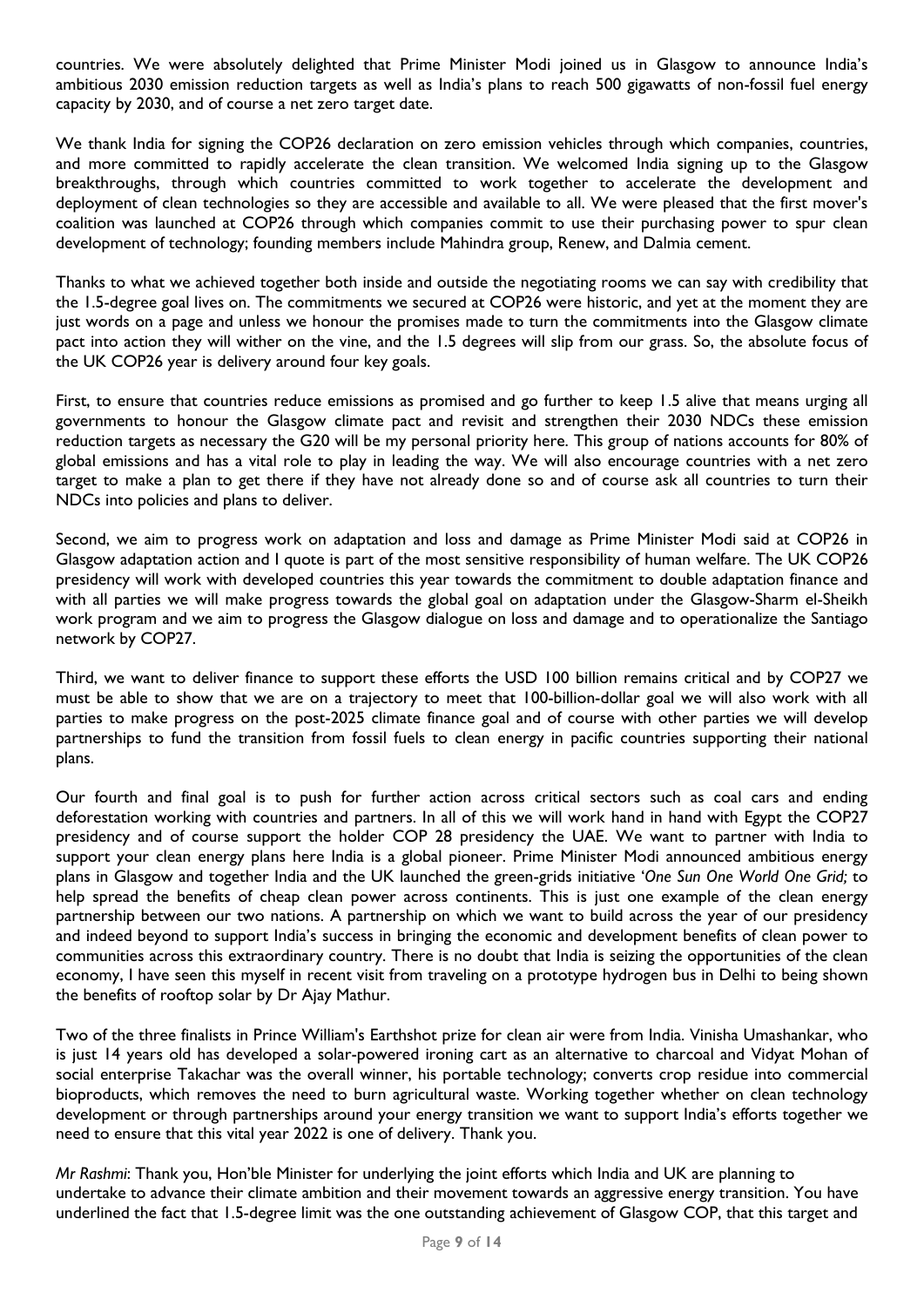this limit lives the challenge is to implement this goal into reality through actions. At Glasgow COP, you have mentioned about the Sharm El-Sheikh program on adaptation goal for the world as a whole, and the world will watch with interest as to what happens to this work program. How we are able to advance the actions not just in terms of energy adoption of technology but also in addressing the climate vulnerabilities through an adaptation goal so let me now invite the Hon'ble Minister from Egypt Mr Sameh Hassan Shoukry, who is going to be the next president of the climate COP for his views, and his vision about what needs to be done to address the climate challenge. Over to you, hon'ble Minister

# **COP Leadership Address**

# *Mr Sameh Shoukry, Hon'ble Foreign Minister, Egypt*

It is my pleasure to address the World Sustainable Development Summit organized by the prestigious The Energy and Resources Institute of India. I want to take this opportunity to thank the institute for its commendable work on climate, energy, and sustainable development for the benefit of developing countries worldwide. No other title for this session would have been more relevant than COP Charter of Action, indeed a charter of action is what we need at this critical point in our planet's history one that focuses on actual implementation rather than unfulfilled promises and this is exactly what Egypt will promote to the international community to deliver to the world in Sharm El-Sheikh to this effect

I wish to briefly outline three priorities that the COP27 presidency will be aiming to achieve come November. First, making sure that COP27 constitutes a turning point in global climate action turning this decade of action towards tangible implementation and delivery at scale bridging the gaps in mitigation, adaptation, loss and damage, and climate finance.

Second, enhancing ambition at all levels and on all fronts by continuing to urge for further revised NDCs from parties that have yet to submit theirs aligned with the Paris agreement temperature goals and based on the best available science in accordance with IPCC reports and findings.

Third, empowering youth and civil society making sure that younger generations continue to have a voice in the process and that those who continue to suffer the most from the impacts of climate change are provided the space to speak their minds and highlight to politicians and decision makers the importance of taking the sometimes painful, but necessary steps in the right direction. For us to move together from Glasgow to Sharm el-Sheikh and guarantee outcomes, that serve the greater good. I will be reaching out to all parties, building trust and searching for the right landing zones together with my team I will make sure that no country is left behind. That COP27 delivers outcomes that address the priorities and needs of everyone.

*Mr Rashmi:* Thank you very much, Hon'ble Minister the last phrase which you mentioned and underlined was extremely important. No country should be left behind and that means that the climate actions must take into account the needs of the most vulnerable sections of the world. Community and which largely live in the developing world so thank you also for outlining your priorities which you have laid down for your country and the international community.

# **Special Address**

# *Mr Yasuo Takahashi, Executive Director, IGES*

Thank you chair for the kind introduction and the distinguished participants a greeting from the Institute for Global Environmental Strategies (IGES) in Japan. A sincere thank you to Dr Dhawan, Director General of TERI, and her colleagues for extending this invitation to address the World Sustainable Development Summit 2022. IGES and the TERI have collaborated closely for over a decade and this is another indication of our on-going standing partnership. The theme of WSDS 2022 towards a resilient planet ensuring a sustainable and equitable future deserves greater attention of policymakers, industry, civil society, and other stakeholders. By the end of 2021, a substantial number of countries had embarked on a net zero pathways by making strong commitments towards carbon neutrality in Asia; India, Japan, China and South Korea among others announced their strategies to achieve these goals.

We hope this will inspire other Asian countries to take similar broad steps, but increased financial support is also needed for climate change mitigation and adaptation in this part of the world. An assessment of the domestic mitigation and adaptation needs for developing countries could help us understand how to strengthen these things on the financial mechanisms. We also need to understand how to address other sustainability challenges and priorities such as gender budgeting and biodiversity conservation. Enthusiastic discussions at COP26 in Glasgow last year would increase global policy attention on adaptation in the months ahead as adaptation finance needs to be doubled by 2025. It needs to reach the vulnerable countries and communities that need it most, supporting locally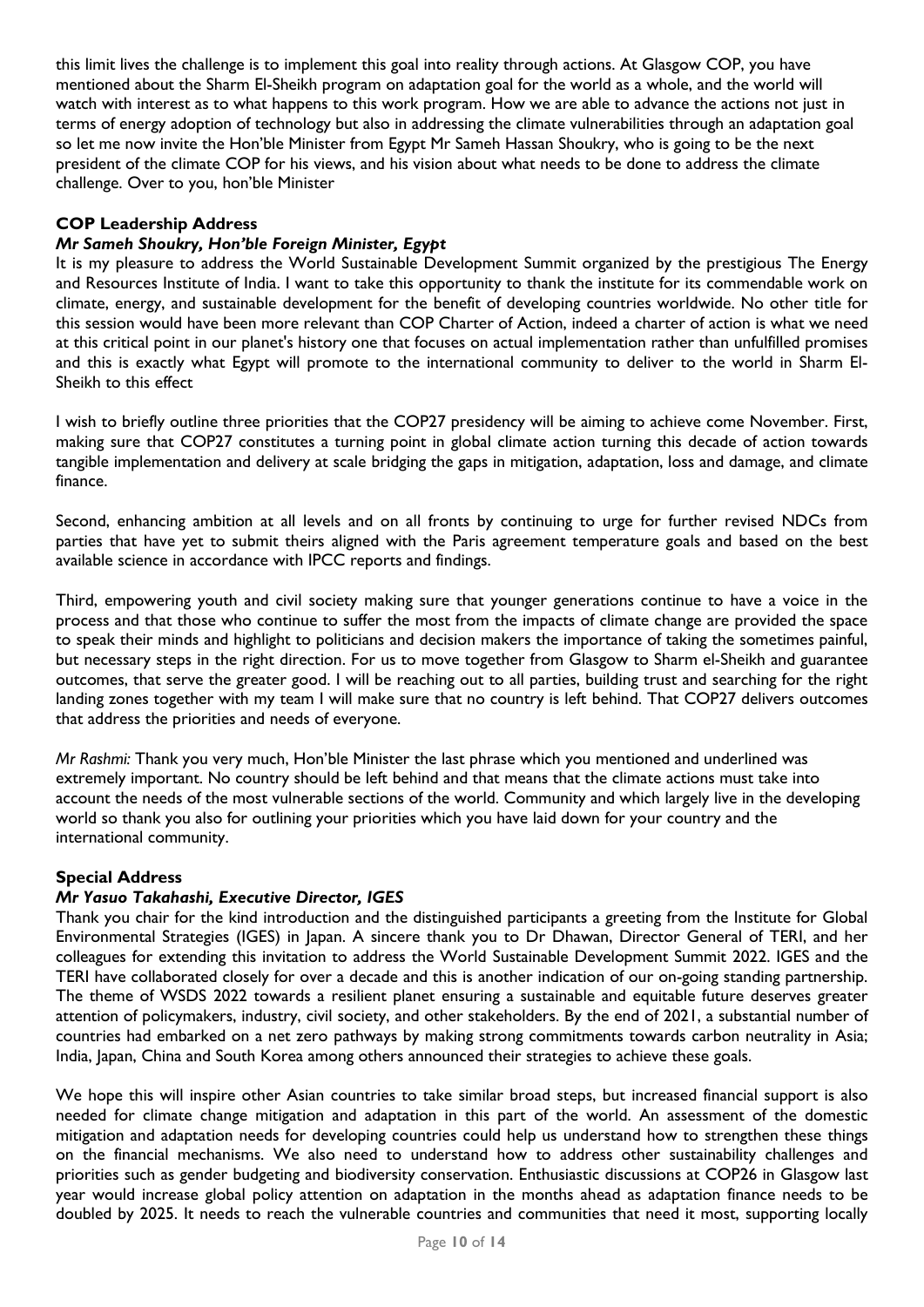led adaptation. The Glasgow- Sharm el-Sheikh, work program on the global goal of adaptation and the upcoming discussion in framework and metrics should also contribute to enhancing adaptation efforts.

IGES will join and strengthen these efforts by, for example, developing capacity in vulnerable countries and communities through the Asia-Pacific climate change adaptation information platform, which is AP Platform in short. We are also strongly interested in promoting circulating ecological sphere which is CES, in which local area substance sustainably utilize their local resources and exchange them with neighbouring areas according to the unique catholic characteristics of each area. Another important area for mobilizing adaptation finance is nature-based solutions or NBS. NBS potential solutions to social challenges that rely on nature and as well as benefiting the nature nabs stands in contrast with subsidies that accelerate biodiversity loss. They enable the mobilization of private investment in nature including credit enhancement mechanism.

Dear participants, as we head towards COP27 in Sharm el-Sheikh I foresee three areas of importance. First net zero goals declared by countries, undeniably give strong momentum to the long-term mitigation and adaptation goals in the world.

Technology collaboration among countries will play a key role in meeting these targets and also for accelerating towards Paris agreement goals. Second innovation plays a major role in working towards climate neutrality we have every reason for optimism in our ability to drastically expand clean energy and improve energy efficiency. One of the most important things we can do is to ensure the flow of finance to support further in innovation, and to ensure that innovations of various types and from various sectors need to be given due support. Third the global efforts on adaptation will accelerate with ever increasing call for adaptation finance and continued discussion on global goal on adaptation. Emerging approaches such as nature-based solutions also have a promise to feed into these efforts success in dealing with the environmental challenges that we face will depend largely on our capacity to support each other. Dear participants let me conclude my speech by extending an IGES hand in partnership to all who share our concerns and our insurance enthusiasm for the future. Thank you for your attention.

*Mr Rashmi:* Thank you Mr Takahashi for extremely valuable and very focused remarks. You have underlined, you have highlighted the issue of adaptation finance and the strategy through which it can be achieved. Of course, the emphasis on net zero remains there, but you have also underlined the importance of innovation or technology cooperation to be able to move in that direction. Thank you very much.

Let me now go over to Mr Traavik, Director of the Department for Climate and Environment, NORAD, Government of Norway. While inviting him to address us and give his thoughts, I'll request him to also underline or touch upon this issue of, people-centric transition. We are talking about net zero goal globally and energy transition at the national levels, but is it possible to achieve this in the absence of people-centric transition, and without adopting an ecosystem-based approaches which addresses vulnerabilities of the people. Over to you Mr Traavik.

#### **Special Address**

# *Mr Stig Traavik, Director of the Department for Climate and Environment, NORAD, Norway*

Thank you so much, and thank you so much for inviting me to address this very important Summit. I am honoured to be part of the World Sustainable Development Summit 2022, virtually. I would have loved to be in Delhi with you. also, because India is of course a leader on the environment.

Let me first also recognize India's important role. I think India is already a leader in solar energy, India has very high ambition on renewable energy and support for this transition is something which we in the Norwegian government also put very high on our agenda. India is also very advanced in nature positive agriculture, low input agriculture, and regenerative agriculture, also has a lot to offer in terms of lessons to the world there. India has of course very low per capita emissions and has an ambitious goal on its climate transition. I would also like to recognize India as one of the pioneers in recognizing the importance of oceans also in terms of climate. This is an interest and view that we share in Norway with India.

As I think the previous speakers pointed out people in developing countries will be most affected by climate change and some of the most vulnerable regions in some of the poorest countries will be especially affected. So, I was asked to also say a little bit about how I think climate finance can address this. The Hon'ble Minister also pointed to the importance of innovation in climate finance. I think that is very important as well so innovation, green bonds getting the right kind of finance both concessional non-concessional to the right place is very important.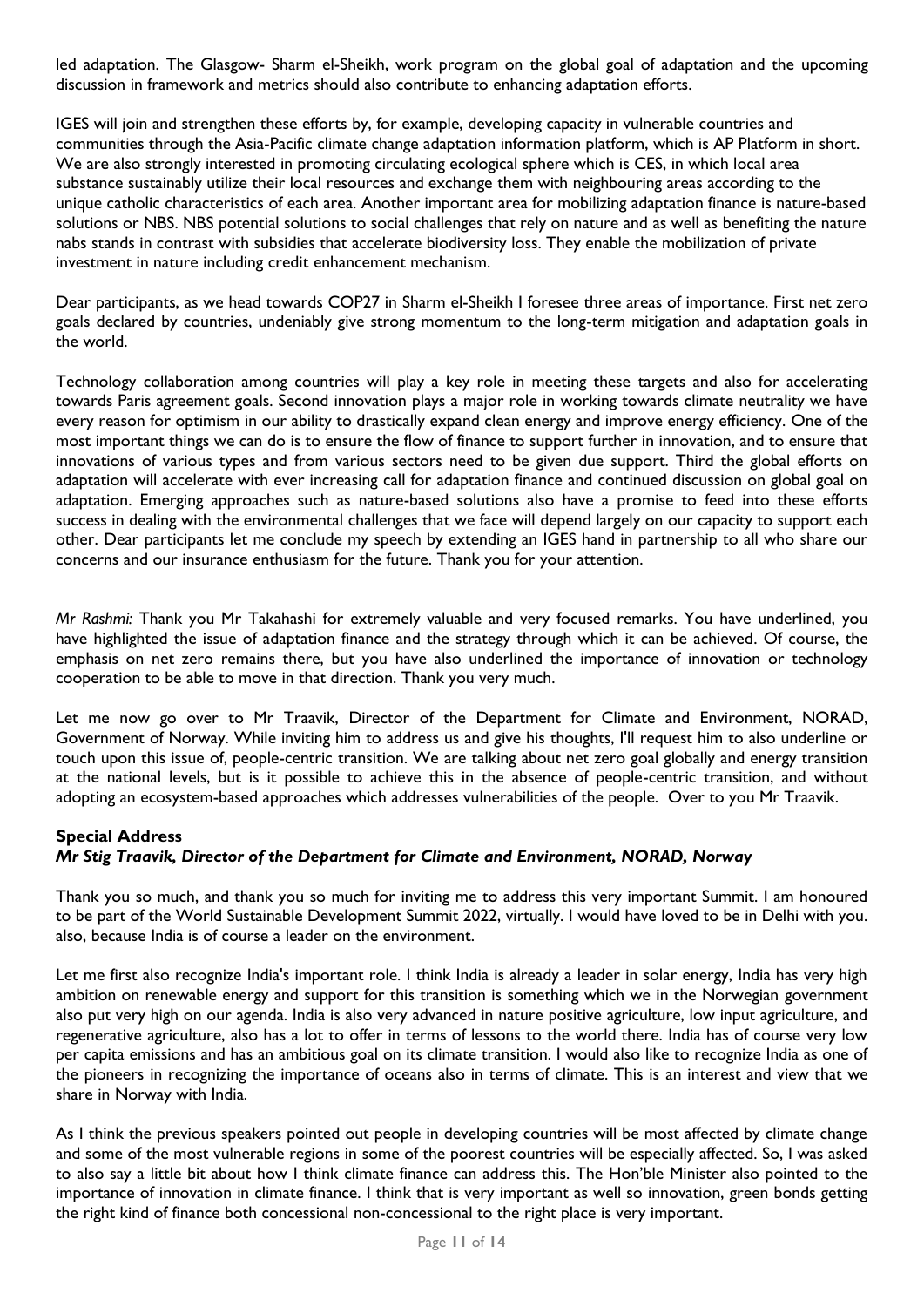One of the positive outcomes of Glasgow, I would say is also the recognition of how development and climate are tied together. This is a view that we share in Norway, we are also happy to see that this is a view that the multilateral development banks share in international development, the connections between climate and development are increasingly recognized and put as a priority in terms of programming as well this is a priority we support. Adaptation definitely needs to be higher on the agenda; unless we are able to do well on adaptation, we will not be able to reach the sustainable development goals (SDGs). In terms of other areas including poverty, food security all the development goals as well on our side in our way we are trying to walk the talk so we are doubling our climate financing from 800 million us dollars a year to 1.6 billion dollars a year. We are also within that tripling the portion that goes to adaptation so definitely we recognize that we need to do more on climate and within that doing even more on adaptation is a key priority, so we are supporting the adaptation fund.

We are looking into what more we can do in terms of weather services, how can we make weather services relevant to those who really need them in a world where floods, drought, extreme weather will be more prevalent and so I was very happy also to see that the World Meteorological Organization was here. We agree technology transfer and capacity building is very important it should be a key priority moving it towards Sharm el-Sheikh. I was also asked to comment on metrics when it comes to adaptation, I am so lucky that I do not have to worry about that as we are implementing and not deciding on the policies, but I think I recognize it is a very important point, but again I would underline what we do. What we actually do is much more important than the exact metrics, but we agree that the focus on adaptation definitely needs to be higher, we will prioritize this, it will be a main feature of our development policy that adaptation will be part of whatever we do in terms of agriculture, we will have that in mind when we work on energy, we will have it in mind on whatever we work on.

I think as the Chair pointed to people-centric and acceptable transition will be key. Whatever we do will fail unless people see climate adaptation and transition to a more climate friendly world, is in their interest, also in their daily lives. We still think that ending coal needs to be on top of our list of priorities, but we need to couple that with making sure that people have access to electricity, we need to make sure we have clean cooking, we need to in general focus on energy access, and on availability of it, in a socially acceptable way. Ending negative fossil fuel subsidies is important, but at the same time we need to find socially acceptable alternatives we cannot just remove subsidies from people without giving them an alternative. We think greener taxes is probably something we can collaborate more on; many cities have done well in increasing taxes on car transportation, while improving public transport-for example, that is a way to provide socially acceptable transition.

Nature-based solutions was mentioned, I think it is key that we develop our policies in a way which recognizes the importance of nature; in a world with more extreme weather. I would also underline the importance of nature for agriculture, for food security that this linkage needs to be at the key of what we work on. When we do that, of course paying attention to the interest of local people, and indigenous people needs to be at the heart of what we do again that is the only way protecting nature with people not by keeping them out is the only acceptable way.

I think my time is up so I would like to thank you for your attention and hope to see you in Delhi, next year.

Mr Rashmi: Thank you very much Mr Traavik, that was very nice of you to have covered a very large comment in your statements. I noted particularly your emphasis on walking the talk in closing the gap, not only in terms of emissions, but also in terms of contribution to the financial resources and then, of course there is plenty of potential for doing further work in this area.

#### **Special Address**  *Ms Deepali Khanna, Managing Director-Asia, Rockefeller Foundation*

Thank you, Distinguished delegates in the TERI team I am truly honoured to be here today at the World Sustainable Development Summit, with you all and would have loved to be there in person, but for now we will have to do it virtually.

It is really remarkable to see so many stakeholders committed to building a more resilient planet, and to chartering a more sustainable, equitable future in the face of the greatest existential threat of our generation, which is climate change. We all know that climate change is a ticking time bomb in the last few years we have seen the planet reminding us we simply have no more time to lose, be it annual flooding in Chennai and Kerala, or wildfires in the west. Both tragic instances that are attestation to this fact the, time for us to act is now and we need to take drastic action to reverse its effects. All of us gathered here have an opportunity to give our future generations a recovered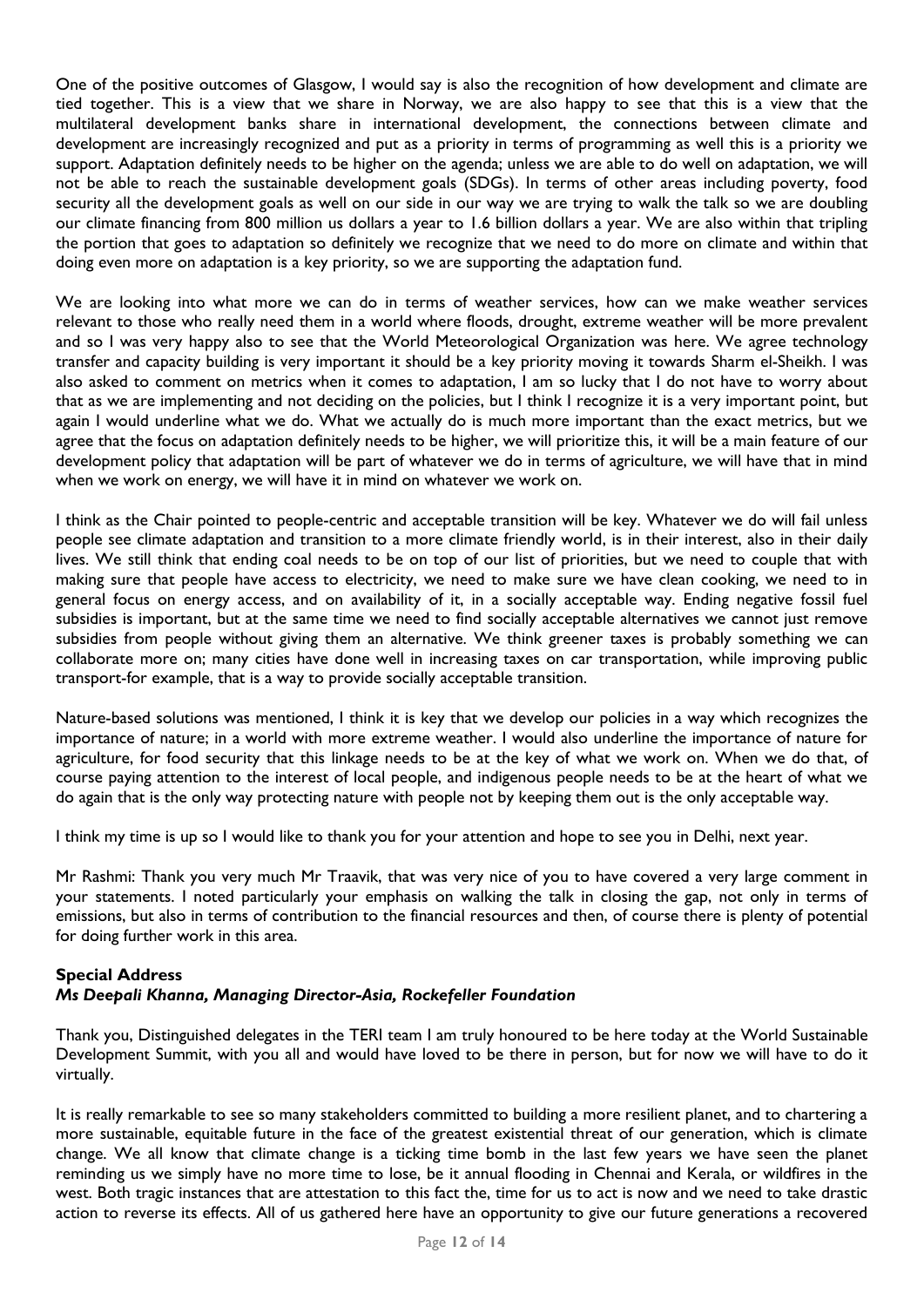planet, and not a reduced one. If we do not act now, then we are on track to breach one and a half degrees in temperature by 2040 which the IPCC has categorized as a code red for humanity.

While some countries are on track to reach their climate change goals globally, we still face a huge challenge before us. About 3.6 billion people globally lack access to reliable electricity, to beat the cycle of energy poverty and about 800 million of those people live in complete darkness with no access to electricity. We need to work on transitioning to a greener future and eliminating the hurdles that inhibit us from ensuring that the transition is truly just. One of the hindrances for developing countries tackling climate change is the issue of climate finance, even though the developed world had committed 100 billion US dollars in annual funding by 2020 they were unable to mobilize the resources needed to meet the target. While the funding is now likely to be deployed under the climate finance delivery plan by 2023 that should not make us complacent. We should have a forward-looking vision and look beyond 2023 and work with development finance institutions private capital and philanthropies to develop solutions that can have a positive impact in averting the climate crisis.

We at the Rockefeller Foundation are taking the lead in working on innovative financial solutions to help the countries in achieving their nationally determined goals. At COP26 we launched the Global Energy Alliance For People and Planet with USD 10 billion in committed capital and plan to leverage an additional USD 100 billion over the course of the next 10 years. The alliance will work with partners around the world to leverage this catalytic capital and attract a range of financing including the development finance institutions and private capital. The alliance is a whole of society approach to everything being done and will be done, while countries and governments will play a critical role in tackling climate change action will need to go beyond just that countries should convey the challenges of the climate emergency to their societies and actively involve them in discussions on how to tackle the same. If you look back at COP26, civil society was actively engaging in finding pathways to cut carbon emissions as countries, through the alliance we hope to continue to bring civil society actors together to help with bold, collaborative integrated thinking, and investments that will address the short-term as well as long-term challenges posed by climate change.

We know that the battle against climate change cannot be won by a small subset of countries or by partial efforts this is a battle we can only win together a sentiment I am heartened to see being shared and emphasized by so many of his team speakers. India's commitment at COP26 to reduce its total projected carbon emissions by one billion tons reach net zero by 2070 and meet half its energy requirements with renewable fuels is the kind of traded blazing leadership we need it shows that India can lead the way for emerging economies worldwide who will also experience a growing demand for reliable power and clean power. The decade ahead will be key to meeting this demand with a viable low carbon pathway India's leadership at COP26 including the International Solar Alliance and the recently launched green bridge initiative O*ne Sun One World One Grid* and climate finance leadership initiative with the UK government showcases its commitment to climate action.

The progress in India has been tremendous but challenges remain despite widespread grid connectivity. Millions of people face a highly unreliable energy supply while 40 percent of rural businesses still rely on expensive and polluting diesel, hence energy transition should not only focus on renewable but also ensure a just transition for people who are dependent on fossil fuels for their livelihood. The alliance can help with this transition by catalysing investments providing technical support and promoting regulatory changes needed to scale the latest advances in green technology across India and create green jobs. The Global Energy Alliance for people and planet is committed to working with India and governments worldwide to help in the green energy transitions. We invite you to join us on the road to COP27 as we work to change energy for good. Please reach out to our offices in Bangkok, Nairobi or, New York to find out more about the call for country partnerships and how you can work together with the alliance. We must build upon the successes of COP26 and at COP27, push for emission reductions adapting to the impacts of climate change and climate finance, with a focus on finance on adaptation. Together we can do what was once unimaginable ensure the fight for our planet also lifts the people everywhere. Thank you.

*Mr RR Rashmi:* Truly commendable and outstanding! Thank you very much for telling us of these efforts by the Global Energy Alliance which Rockefeller is a proud member of and maybe a founder. This is indeed the way to go forward, without ambitious climate mobilization we cannot really proceed in the direction of green energy transition so it is a good way forward and I'm sure this is a good example for the other leading coalitions.

#### *Concluding remarks Mr R.R. Rashmi, Distinguished Fellow, TERI*